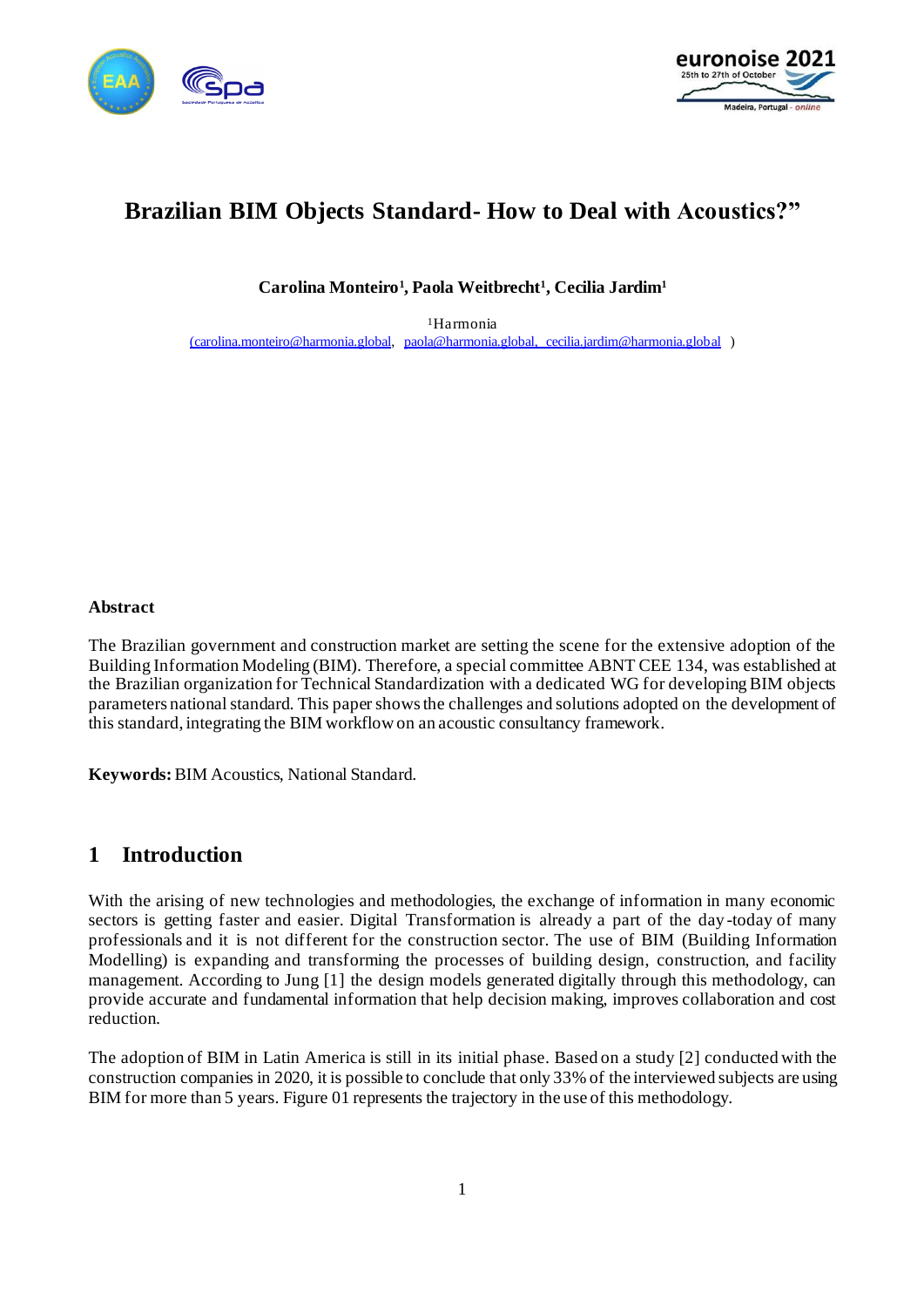



Figure 1 –Trajectory in the use of BIM in Latin America based on study [2]

Figure 2, however, indicates that more than 47,6% of the companies that participated in this research are using BIM in more than 60% of their project portfolio.



BIM usage levels relative to the project portfolio

Figure 2 –BIM usage levels relative to the project portfolio in Latin America based on study [2]

According to the Latin American analysis [2] there are many actions that can be taken for the implementation of BIM on a large scale. Firstly, BIM of the consultant companies adopted the trial-and-errormodel. Although there are many different paths that can be adopted for the implementation of BIM, it is of great importance that a National Roadmap is implemented. This could guide the workforce of the construction market to the same objective. The Brazilian government in 2019 implemented a regulation, Decreto 9983 Estratégia Nacional de Disseminação do Building Information Modelling no Brasil – Estratégia BIM BR [3] (National Strategy for Dissemination of Building Information Modelling in Brazil - BIM BR Strategy), with the purpose of promoting an adequate environment for investment in Building Information Modeling (BIM) and its dissemination in the country. The roadmap proposed within the regulation was divided in three phases. From January 2021, for certain public works, the use of BIM in the design process is already mandatory. Figure 3 represents the phases from 2021 to 2028.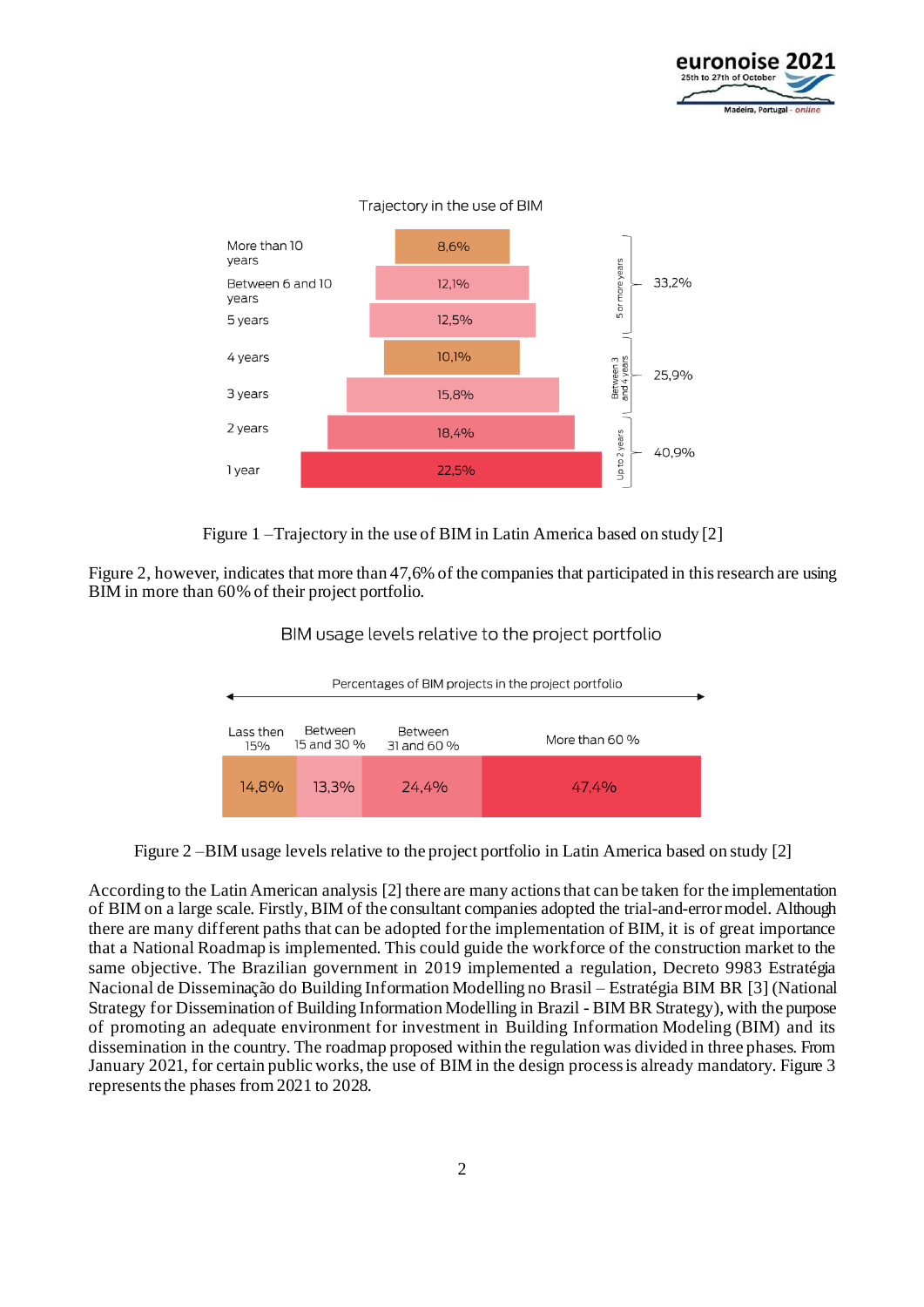



Figure 3 – BIM BR Roadmap [4].

For the BIM BR Strategy [4] nine different objectives were created, each one with their own action plans. One of these objectives, the sixth one, is the development of technical standards, guides, and specific protocols for the BIM adoption in the country.

A dedicated WG was created inside a special committee ABNT CEE 134 hosted at the Brazilian Organization for Technical Standardization – ABNT. This Working Group has the responsibility for establishing the BIM object parameters and was entitled "Requisitos de Objetos para Modelagem da Informação da Construção (BIM)" [5] (Object Requirements for Building Information Modelling -BIM). It will also develop the second set of Brazilian Standard related to BIM following the ABNT NBR 15965 series [6], published from 2011 to 2015.

The ninth part of this new ABNT standard (NWI without assigned number) is dedicated to discussing BIM object requirements for acoustic analyses and is entitled "Objects in models used for acoustic analysis". The technical specification developed in this subgroup and presented in this paper are under the responsibility of the here presented authors.

#### **1.1 Objectives**

The goal of this paper is to be a first approach on understanding how acoustic requirements could be incorporated in the BIM object to enable, in synergy with the other stakeholders, acoustic specialists developing their projects based on useful and reliable information contained in the BIM object.

## **2 The Brazilian BIM and Acoustic Panorama**

#### **2.1 The Acoustic Project**

In Brazil the building design and construction business consider acoustic as a complementary discipline. In the early stages of the building design, in general, acoustics consultants come into play by studies, simulations and calculations in order to predict the acoustic behaviour of the proposed building design and its construction systems.

To plan a construction, to design a building, or even carry out a retrofit might be a complex task. To make this task easier, Architects commonly apply the strategy of breaking it into smaller parts. This work plan composed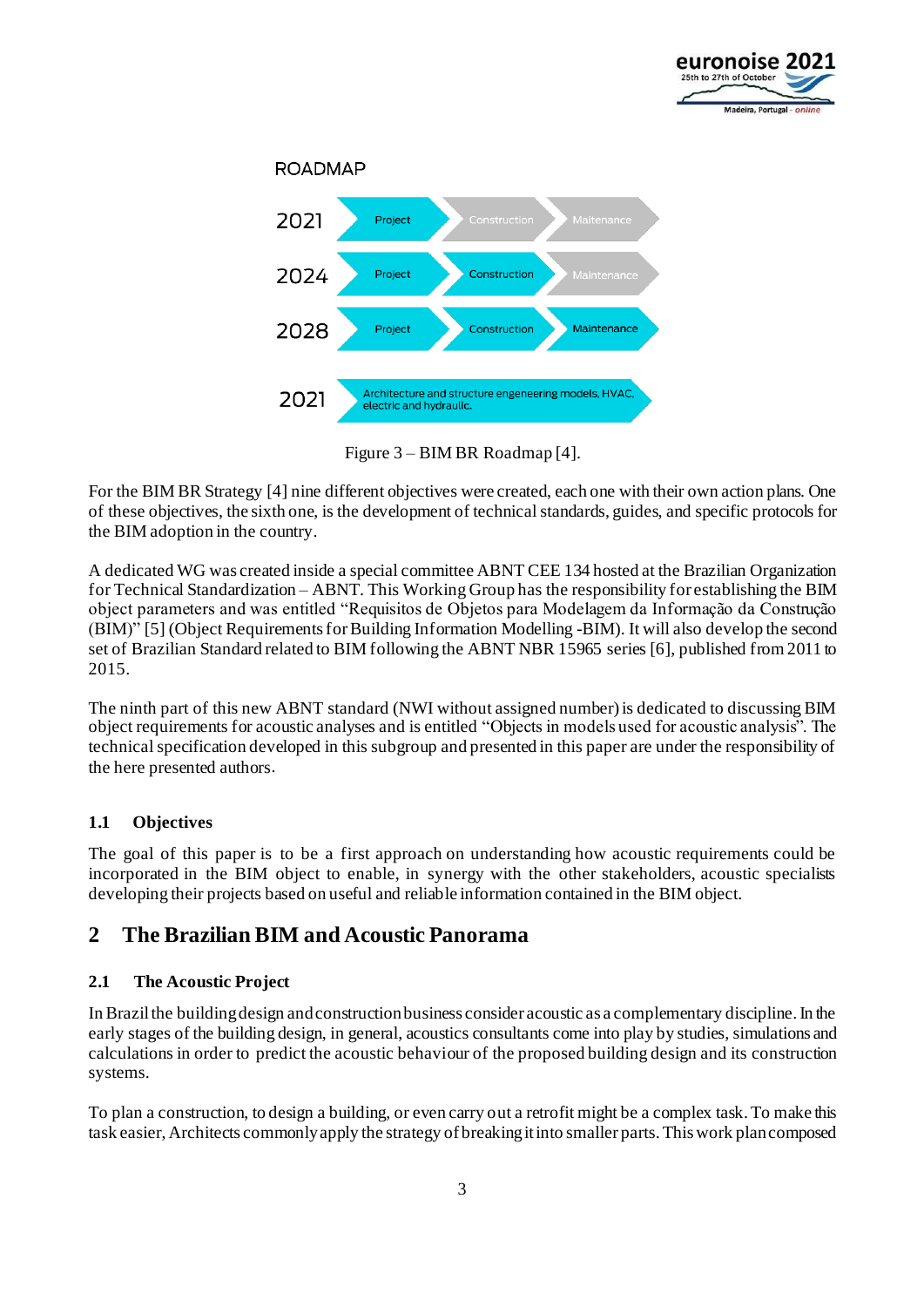

of phases can vary from place to place, but the aim is always the same: to divide the design and construction process into steps to be followed.

In this study an adopted Architecture Plan Work with 5 generic stages is presented in Table 01. This plan was based on the established by AIA (American Institute of Architects) [7] and the one suggested by RIBA (Royal Institute of British Architects)[8].

Being acoustic a complementary discipline of the design and construction process, dividing the acoustic project into smaller phases that are interdependent of the ones in the architecture plan of work, is favorable and can bring many benefits. For example, calculations and performance predictions should be done in the early stages of the design process so that adjustment can be done without further cost and construction implications. With this in mind, and based on the author's experience, an Acoustic Plan of Work was developed. As can be seen in Table 01, it contains 5 stages as defined below:

**Stage 01** - **Discovery and Criteria Definitions** - Analyses of the architectural program, each room use, the desired performance and the site constraints. Definition of acoustic criteria.

**Stage 02** - **Design Analyses and Prediction Simulations** - Building design and construction system analyses through prediction simulations. Adjustments and solutions are recommended.

**Stage 03 - Technical Specifications and Drawings** - Compatibilization of architecture and other disciplines design, definition and drawings of acoustic solutions or technical specifications.

**Stage 04 - Construction Documents and Acoustic Solutions Details** - Construction documents with consolidated acoustic solutions and technical specification are developed together with detailed acoustic solutions.

**Stage 05 - Construction Administration** -Field visits and acoustic objects through the construction site are conducted; reports are generated, and adjustments are recommended.

#### **2.2 BIM in the Acoustic Project**

Currently the BIM model has the capacity to deliver valuable information for each of the plan stages as indicated in Table 01. For example, for prediction simulation it is possible to obtain room geometry, elements material and manufacturers specifications. However, there is still a gap in the interoperability between BIM and simulation tools. According to a study conducted by Jung [1]- Extended Capabilities of BIM to Support Performance Based Design - there is no acoustic prediction software that is compatible with BIM. The main problem remains in the data exchange between BIM authoring tools and performance assessment tools.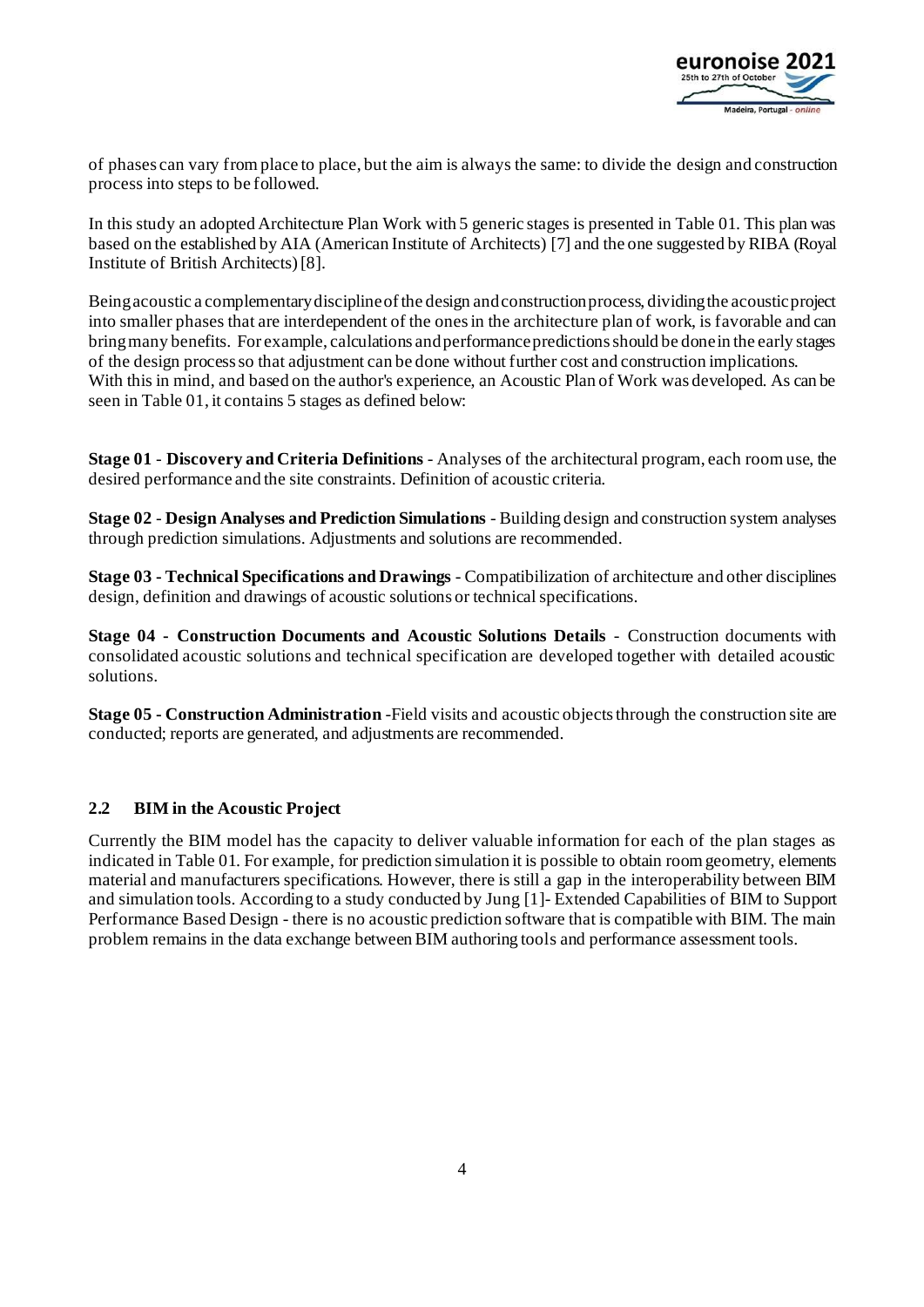

| <b>Architecture Plan of Work</b>                        | <b>Acoustic Plan of Work</b>                                       | <b>BIM</b> Usage                                                                                                        |
|---------------------------------------------------------|--------------------------------------------------------------------|-------------------------------------------------------------------------------------------------------------------------|
| 1. Preparation and Briefing                             | Discovery<br>Criteria<br>and<br>1.<br>Definitions                  | 3D<br>geometry,<br>areas/zones,<br>project location for acoustics<br>analysis                                           |
| 2. Concept Design                                       | 2. Design Analyses and Prediction<br><b>Simulations</b>            | 3D<br>geometry, areas/zones,<br>elements<br>material<br>and<br>manufacturer specifications for<br>acoustics simulations |
| 3. Development Design                                   | 3. Technical Specifications and<br>Drawings                        | Optimized communication<br>disciplines<br>between<br>for<br>acoustics specifications                                    |
| 4. Construction Documents or<br><b>Technical Design</b> | 4. Construction Documents and<br><b>Acoustic Solutions Details</b> | Optimized documentation and<br>quantitative extractions<br>for<br>construction detailing                                |
| 5.<br>Construction<br>Administration                    | 5. Construction Administration                                     | Use of augmented reality and/or<br>digital twin for construction<br>administration                                      |

Table 1 – BIM usage within an Acoustics Plan of Work

# **3 Development of the Brazilian Standard Object requirements for BIM - Acoustic Analysis**

.

During the development of the standard some challenges were faced. Firstly, BIMObjects cannot be dealt with by themselves in a Building Acoustics context. For sound insulation predictions the performance of the flanking elements and how they are connected is as important as the performance of the isolated partition. For example, when predicting the airborne sound insulation between two adjacent rooms, it is indispensable to consider the acoustical performance of the walls, which type of junction they have with the flanking slabs, the acoustic performance of windows, doors, etc.

The second challenge is the lack of international references on how the acoustic parameters are being incorporated to the BIM Object. So far in Europe, CEN TC 126 WG 12 is responsible for BIM Acoustics, but up to now its main delivery has been a dictionary of acoustic properties that then correctly can be used in databases, following the instructions of prEN ISO 23386 (Building Information Modelling and other digital processes used in construction – Methodology to describe author, and maintain properties in interconnected dictionaries). Given this scenario, it was not possible to follow a model that could be adapted for Brazilian reality in the timeline of the BIM strategy Roadmap.

Following, the next section will describe the step-by-step approach that was followed to draft the proposed standard.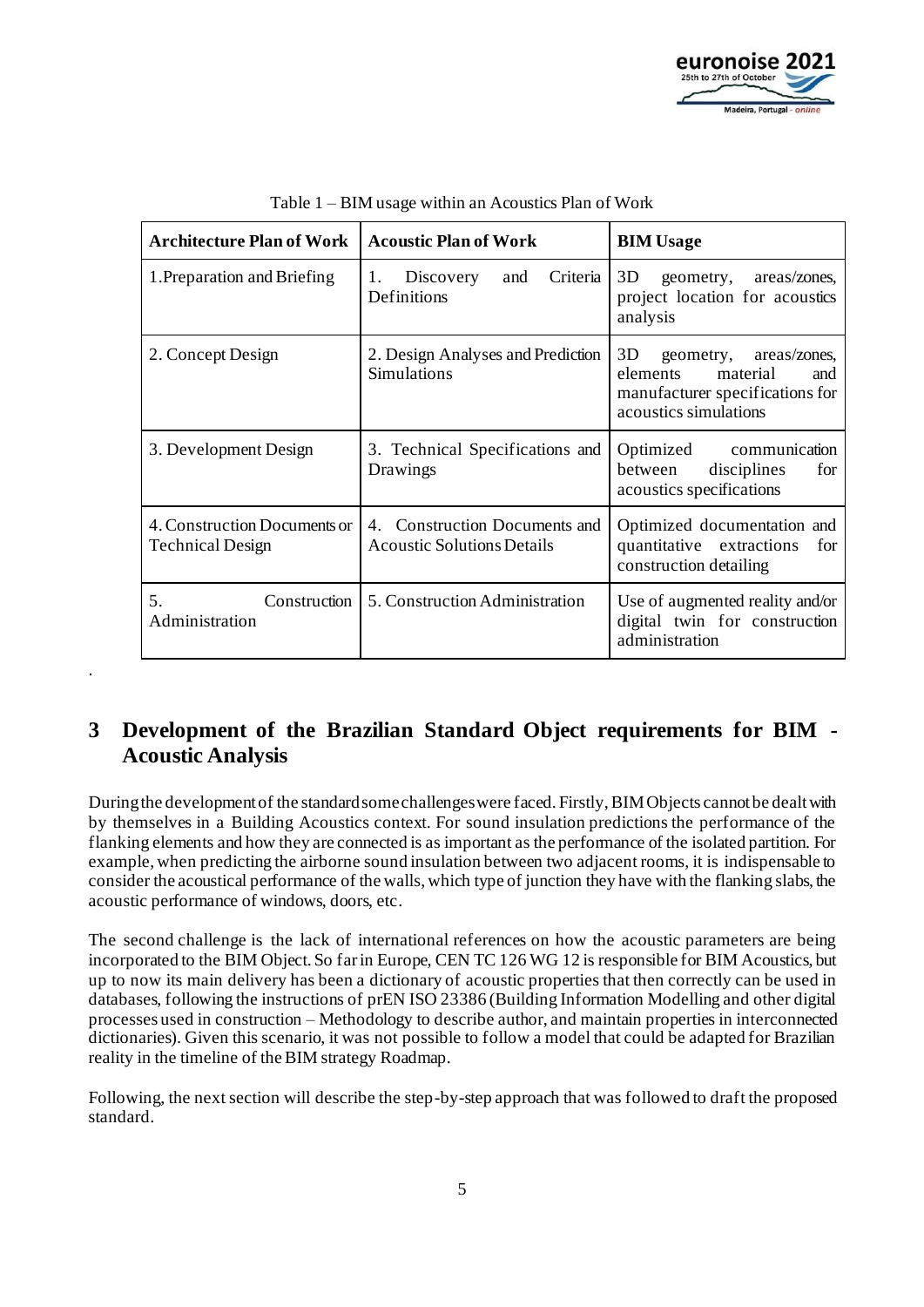

#### **3.1 List of Acoustic Parameters**

In the first step all the different acoustic parameters that are used in Brazil were listed as presented in Table 2.

| Parameters                           | Description                                                            | Standard                                                                                                             | Level<br>of Geometry<br>Detail |  |  |  |
|--------------------------------------|------------------------------------------------------------------------|----------------------------------------------------------------------------------------------------------------------|--------------------------------|--|--|--|
| Sound Insulation                     |                                                                        |                                                                                                                      |                                |  |  |  |
| $R/R_w$<br>(dB)                      | Weighted Sound Reduction<br>Index                                      | ISO 10140-2                                                                                                          | Schematic                      |  |  |  |
| $\Delta R / \Delta R_{w}$<br>(dB)    | Weighted Sound Reduction<br><b>Improvement Index</b>                   | ISO 10140-2                                                                                                          | Schematic                      |  |  |  |
| $Ln/L_{nw}$<br>(dB)                  | normalized<br>Weighted<br>impact sound pressure level                  | ISO 10140-3                                                                                                          | Schematic                      |  |  |  |
| $\Delta L_n / \Delta L_{nw}$<br>(dB) | Weighted reduction in<br>impact sound pressure level                   | ISO 10140-3                                                                                                          | Schematic                      |  |  |  |
| m<br>(kg/m <sup>2</sup> )            | <b>Surface Density</b>                                                 |                                                                                                                      | ÷,                             |  |  |  |
| $\eta$<br>$(-)$                      | <b>Internal Loss</b>                                                   | ISO 18233:2006, ISO<br>10848:2006,                                                                                   |                                |  |  |  |
| fc<br>(Hz)                           | <b>Critical Frequency</b>                                              |                                                                                                                      | ÷,                             |  |  |  |
| s'<br>(MN/m <sup>3</sup> )           | <b>Dynamic Stiffness</b>                                               | ISO 9052-1:1989; ISO 12354-<br>2                                                                                     | $\equiv$                       |  |  |  |
| <b>Room Acoustics</b>                |                                                                        |                                                                                                                      |                                |  |  |  |
| $\alpha$<br>$(-)$                    | Sound Absorption<br>Coefficient                                        | <b>ISO 354</b>                                                                                                       | Coordination                   |  |  |  |
| $\alpha_{\rm w}$<br>$(-)$            | Weighted Sound<br><b>Absorption Coefficient</b>                        | ISO 354 e ISO 11654                                                                                                  |                                |  |  |  |
| Aeq<br>(m <sup>2</sup> Sabine)       | <b>Equivalent Sound</b><br><b>Absorption Area Per Single</b><br>Object | ISO 354 e ISO 20189                                                                                                  | Coordination<br>Visualization  |  |  |  |
| S<br>$(-)$                           | Random incidence<br><b>Scattering Coefficient</b>                      | ISO 17497-1:2004                                                                                                     | Coordination<br>Visualization  |  |  |  |
| Noise Control                        |                                                                        |                                                                                                                      |                                |  |  |  |
| $L_{w}$                              | Sound Power Level                                                      | ISO 3741, ISO 3742, ISO<br>3743. ISO 3744, ISO 3745,<br>ISO 3746, ISO 3747, ISO<br>9614-1, ISO 9614-2, ISO<br>9614-3 | Schematic                      |  |  |  |
| Fn                                   | Natural frequency                                                      | ISO 2041 e ISO 4866                                                                                                  | $\overline{a}$                 |  |  |  |

Table 2: First proposal of Acoustic descriptors to be included in the BIM object.

Three parts compose the Table 2: Sound Insulation, Room Acoustics and Noise Control. Each of the sections is composed of  $\hat{4}$  columns. Column one is the list of acoustic parameters used in each of the acoustic fields mentioned; the second is the description of the parameter; the next one is the referenced standard; the last is the recommended geometric detail that should be used in the BIM model.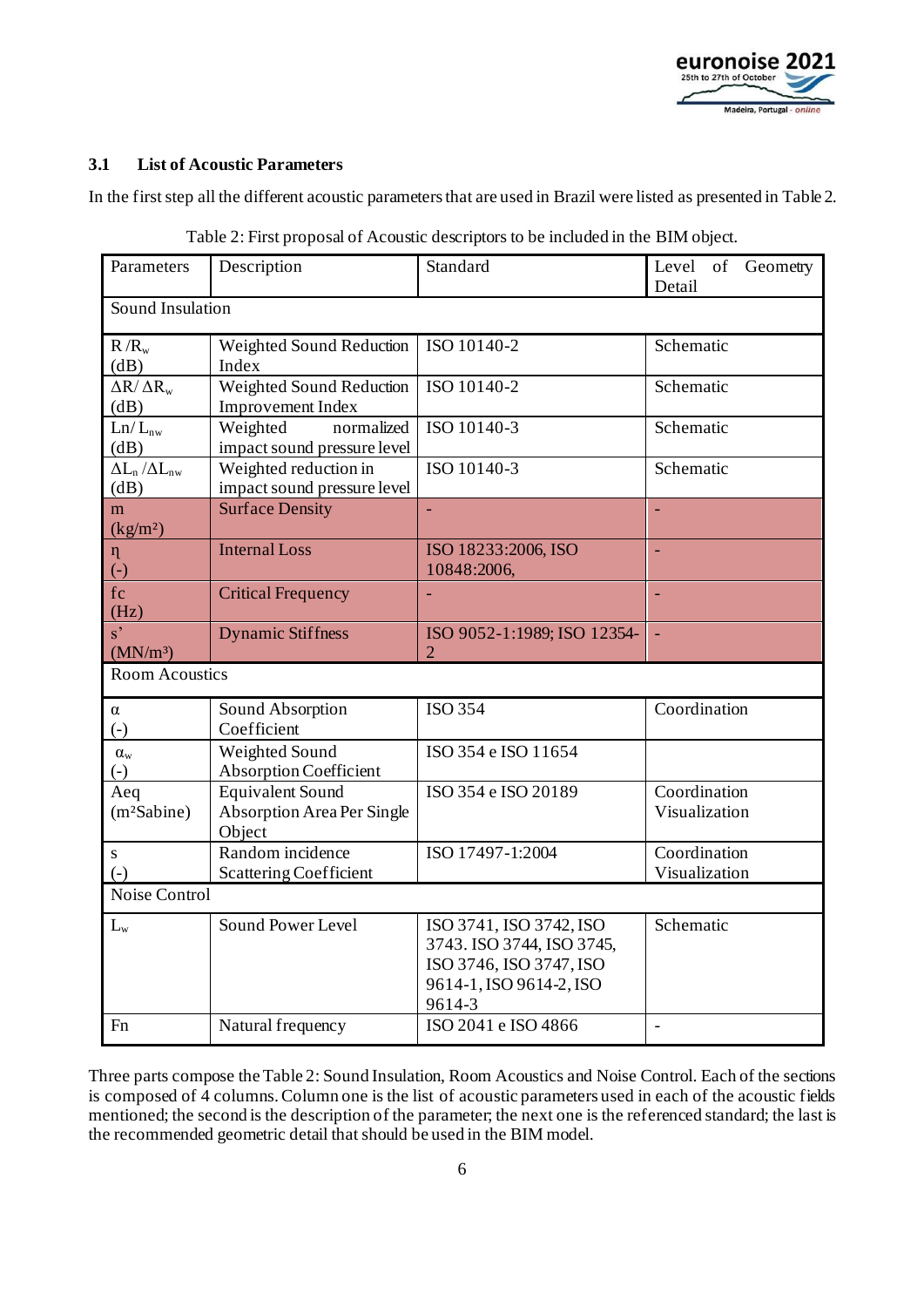

The Object Requirements for Building Information Modelling WG decided to keep three levels of geometric detail after analysing the standards NBR/ISO 16757-2 [9] and BS 8541-3 [10]: Esquemático (Schematic), Coordenação (Coordination) and Visualização (Visualization). The three levels are compatible with the three 3D levels of the NBR/ISO 16757-2 and those presented in the BS8541-3. Although correlated to the five LOD (Level of Development) introduced b[y American Institute of Architects \(AIA\)](https://www.aia.org/) in 2008 [11], only the LOD, 200, 300-350 and 400 were contemplated.

Once the descriptors were listed, the issue of how they would be incorporated into the BIM object remained unsolved. As mentioned earlier in section 2.1, in one of the stages of the Acoustic Plan of Work (stage 02) is where acoustic prediction simulations are carried out. To be able to perform this detailed analysis the acoustic consultancy needs the values of the corresponding acoustic descriptor in octave bands or ⅓ octave bands from 100 Hz to 3150 Hz, according to the required ISO Standard. To obtain these results, accredited laboratory measurements must be conducted to characterize the construction object/system. Individual accredited laboratory reports are of great importance as in Brazil there is no official construction database with validated acoustic data.

Also, Brazilian main construction systems are poorly standardized, essentially because they are not industrialized off site solutions. In this scenario, for each solution adopted, a specific laboratory test might be required. Therefore, the most pertinent solution to integrate the acoustic parameters to the BIM object was the simplest possible: to incorporate, via link, the acoustic PDF test report of the applicable object elaborated by any laboratory accredited by an entity associated with ILAC MR. In this way, solid and suitable data can be extracted for acoustic predictions and design by specialists.

#### **3.2 New Proposal**

With the outcome of this first solution of adopting a laboratory link report, discussions about the final requirements started to be developed within the working group. Table 3 presents the conclusion of what was agreed. The entity ifcDocumentInformation was chosen for the IFC mapping. It is important to point out that this entity can capture the metadata of any external document. The attributes: identification/DocumentID, Name, Description, Document Owner, and IFCdate/time; were selected since the content of the document is not defined in the specification.



The fundamental BIM model/object data for the acoustic simulation workflow would be as follows:

Figure 4 – BIM data for the acoustic simulation workflow.

Table 3 incorporates necessary data for BIM object properties specified by the Working Group, as well as acoustic parameters. An example is presented using the acoustic descriptor  $R_w$  -Weighted Sound Reduction Index, as a requirement for BIM objects for acoustic analysis.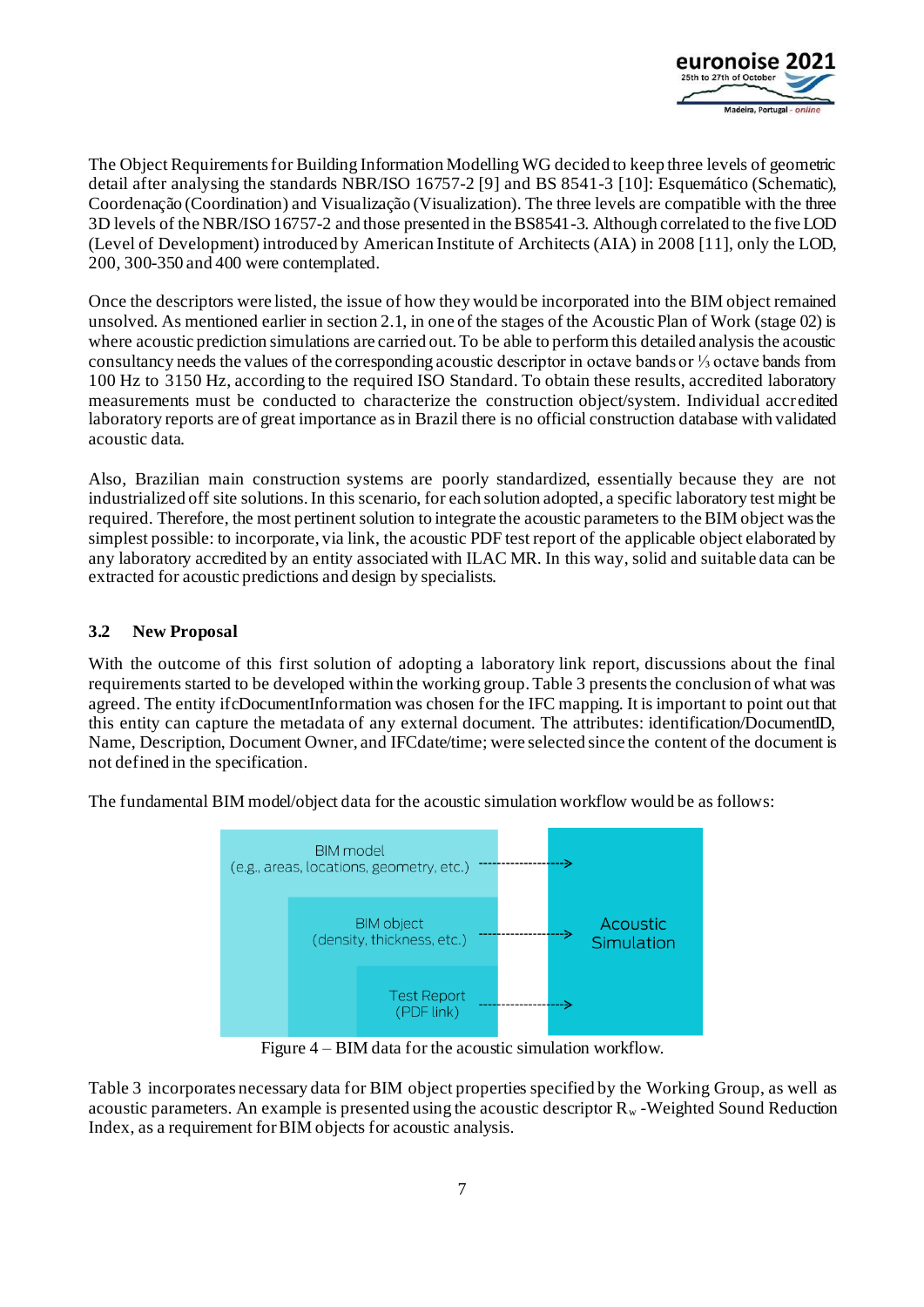

|             | in models used for acoustic analysis                                                                 | ABNT NBR (no number) Object Requirements for Building Information Modelling (BIM) – Part 9: Objects                                                           |
|-------------|------------------------------------------------------------------------------------------------------|---------------------------------------------------------------------------------------------------------------------------------------------------------------|
| <b>Item</b> | <b>Object Requirements</b>                                                                           | <b>Example</b>                                                                                                                                                |
| 01          | Parâmetros<br>(Parameters)                                                                           | $R_{W}$                                                                                                                                                       |
| 02          | Descrição<br>(Description)                                                                           | Weighted sound reduction index                                                                                                                                |
| 03          | Termo 0P<br>(0P Therm)                                                                               | Weighted sound reduction index                                                                                                                                |
| 04          | Código 0P<br>(0P Code)                                                                               | 0P. 60.90.23                                                                                                                                                  |
| 05          | Classe/Atributo IFC (BSDD)<br>(IFC class/atribute BSDD)                                              | Weighted sound reduction index                                                                                                                                |
| 06          | Obs: BSDD                                                                                            | http://bsdd.buildingsmart.org/#concept/details/0N7ETm1OvCJwERvFLRdQ<br>mQ<br>http://bsdd.buildingsmart.org/#concept/details/1gEgviIuzFDOP1Y1EEcejv            |
| 07          | Preenchimento:<br>(O)brigatório/ (P)laceholder<br>(Fullfillment:<br>(O) Mandatory/<br>(P)laceholder) | $\Omega$                                                                                                                                                      |
| 08          | Condição<br>(Condition)                                                                              | Link to report of objects tested according to ISO 10140-1 and/or ISO<br>10140-2 and ISO 717-1 in an accredited laboratory by an ILAC MRA<br>signatory entity. |
| 09          | Observação<br>(Observation)                                                                          |                                                                                                                                                               |

Table 3: Object Requirements for Building Information Modelling for Objects in models used for acoustic analysis.

**Item 01** represents the symbol of the chosen parameters, shown in Table 1 after the red ones were discarded, to enable acoustic simulations.

**Item 02** contains the parameters description.

**Item 03** consists of the NBR 15965-2012 - Construction Information Classification System- that determines terminologies, classification systems and group classification relating to the characteristics of the construction objects. The NBR 15965-2012- Part 2: Characteristics of Construction Objects, present the classification of the Zero Group [12]. Being related to the characteristics of the construction objects, the Zero Group introduces two classes; the 0M Classification that corresponds to construction materials, and 0P Classification that corresponds to the construction properties. Acoustic properties are incorporated to the 0P class which is represented by the table in Figure 3.

One of the tasks during the framework development was to verify if any of the requested acoustic parameters were already contemplated in the 0P table. Since none of them were catalogue, new ones should be included once the 0P table is reviewed.

**Item 04** presents the new 0P codes related to the new 0P parameters.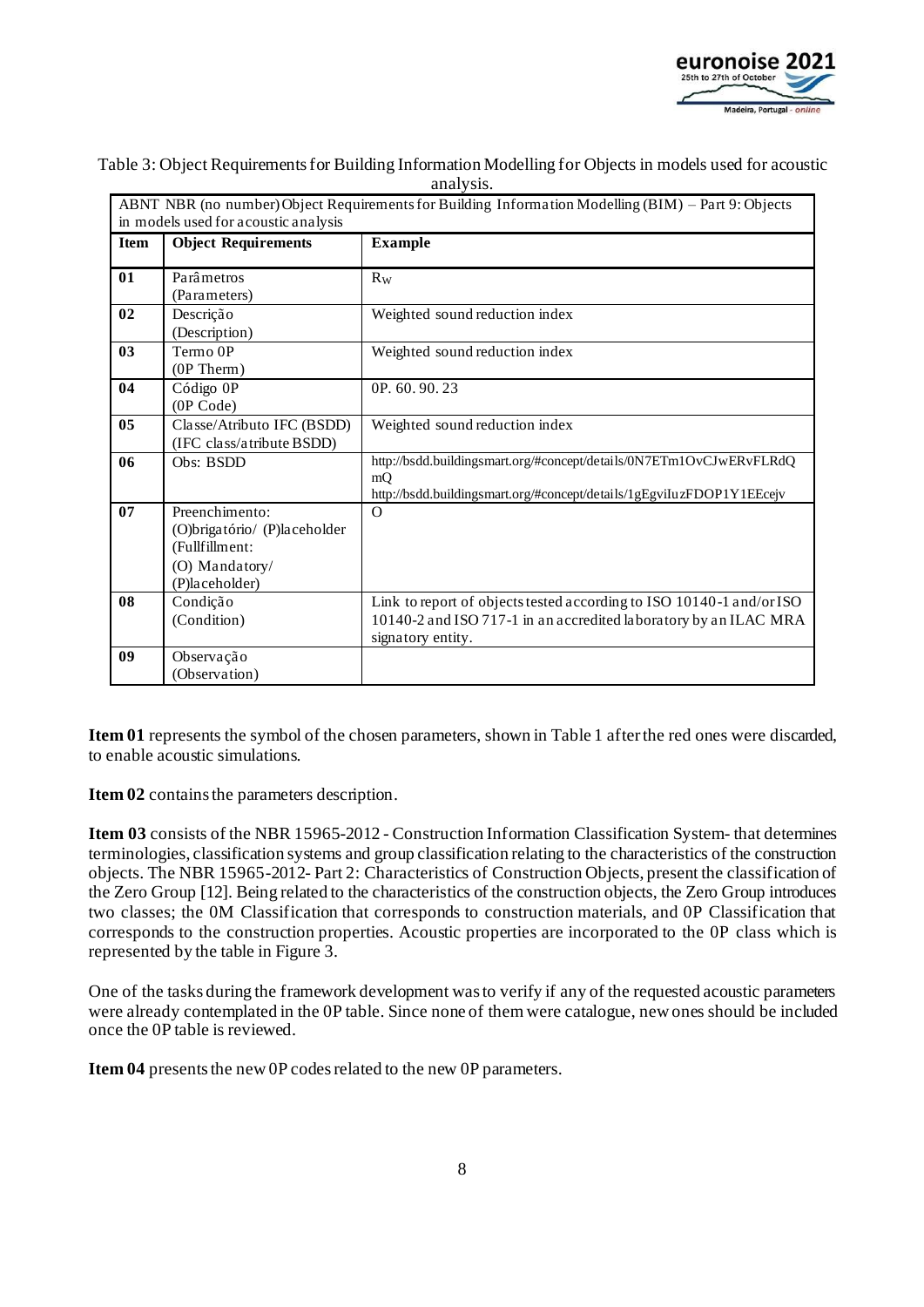

| Código |     |     |     |     | <b>Termo</b>                    |  |
|--------|-----|-----|-----|-----|---------------------------------|--|
| OP.    | 60. | 90. | 00. |     | Propriedades acústicas          |  |
|        | OP. | 60. | 90. | 01. | Impedância acústica             |  |
|        | OP. | 60. | 90. | 02. | Tempo de reverberação           |  |
|        | OP. | 60. | 90. | 03. | Nível de ruído                  |  |
|        | OP. | 60. | 90. | 04. | Coeficiente de redução de ruído |  |
|        | OP. | 60. | 90. | 05. | Absorção acústica               |  |
|        | OP. | 60. | 90. | 06. | Absorção do som                 |  |
|        | OP. | 60. | 90. | 07. | Média de absorção sonora        |  |
|        | OP. | 60. | 90. | 08. | Atenuação do som                |  |
|        | OP. | 60. | 90. | 09. | Densidade de energia sonora     |  |
|        | OP. | 60. | 90. | 10. | Fluxo de energia sonora         |  |
|        | OP. | 60. | 90. | 11. | Frequência do som               |  |
|        | OP. | 60. | 90. | 12. | Isolação acústica               |  |
|        | OP. | 60. | 90. | 13. | Isolação sonora                 |  |
|        | OP. | 60. | 90. | 14. | Intensidade do som              |  |
|        | OP. | 60. | 90. | 15. | Isolamento do som               |  |
|        | OP. | 60. | 90. | 16. | Potência sonora                 |  |
|        | OP. | 60. | 90. | 17. | Pressão sonora                  |  |
|        | OP. | 60. | 90. | 18. | Velocidade do som               |  |
|        | OP. | 60. | 90. | 19. | Reflectância do som             |  |
|        | OP. | 60. | 90. | 20. | Classe de transmissão sonora    |  |
|        | OP. | 60. | 90. | 21. | Inteligibilidade da fala        |  |

Figure 5 – 0P Table of NBR 15965-2012- Part 2

**Items 05 and 06** are associated with IFC classes and attributes. In addition, the right IFC class or attribute needed to be listed according to each of the chosen parameters. It is possible to have access to this type of information via an online service: the buildingSMART Data Dictionary (bSDD). This database hosts classification and their properties, allowed value, units, and translations [13]. It was possible to find some of the descriptors, such as Sound Power Level, Weighted Sound Reduction Index, Weighted Normalized Impact Sound Pressure Level and Weighted Sound Absorption Coefficient which web links were listed.

**Item 07** corresponds to the type of data if it is a placeholder or mandatory. The acoustic parameters were all considered mandatory.

**Item 08** determines the object condition. The only prerequisite, for acoustics analysis, is that every manufacturer/designer that wants to embody acoustic properties of an BIM Object must add a link to the corresponding laboratory tests reports, following the corresponded ISO standards. This report must be issued by a laboratory accredited by an entity associated to ILAC Group,

**Item 09** is an open field for any comments or observations.

### **4 Conclusions**

It is understood that incorporating acoustic requirements on BIM objects through an external link that leads to the PDF report perhaps is not the most innovative solution, but it answers the present Brazilian demand. When considering the acoustic project and its integration with BIM, this result does not solve the interoperability problem between BIM tools and acoustic prediction tools, but it will help acousticians with stage 02 - Design Analyses and Prediction Simulations, where it will be easier to extract the necessary data from the BIM object for acoustic simulations and studies.

It is also taken for granted that a construction database that contains characteristics of the construction elements, including acoustics data, such as the CEC from CTE (Código Técnico de la Edificación) from Spain [14], would be very useful. This could increase the precision of information incorporated into the BIM object, as not only the acoustic data would be more reliable but also the one from other disciplines.